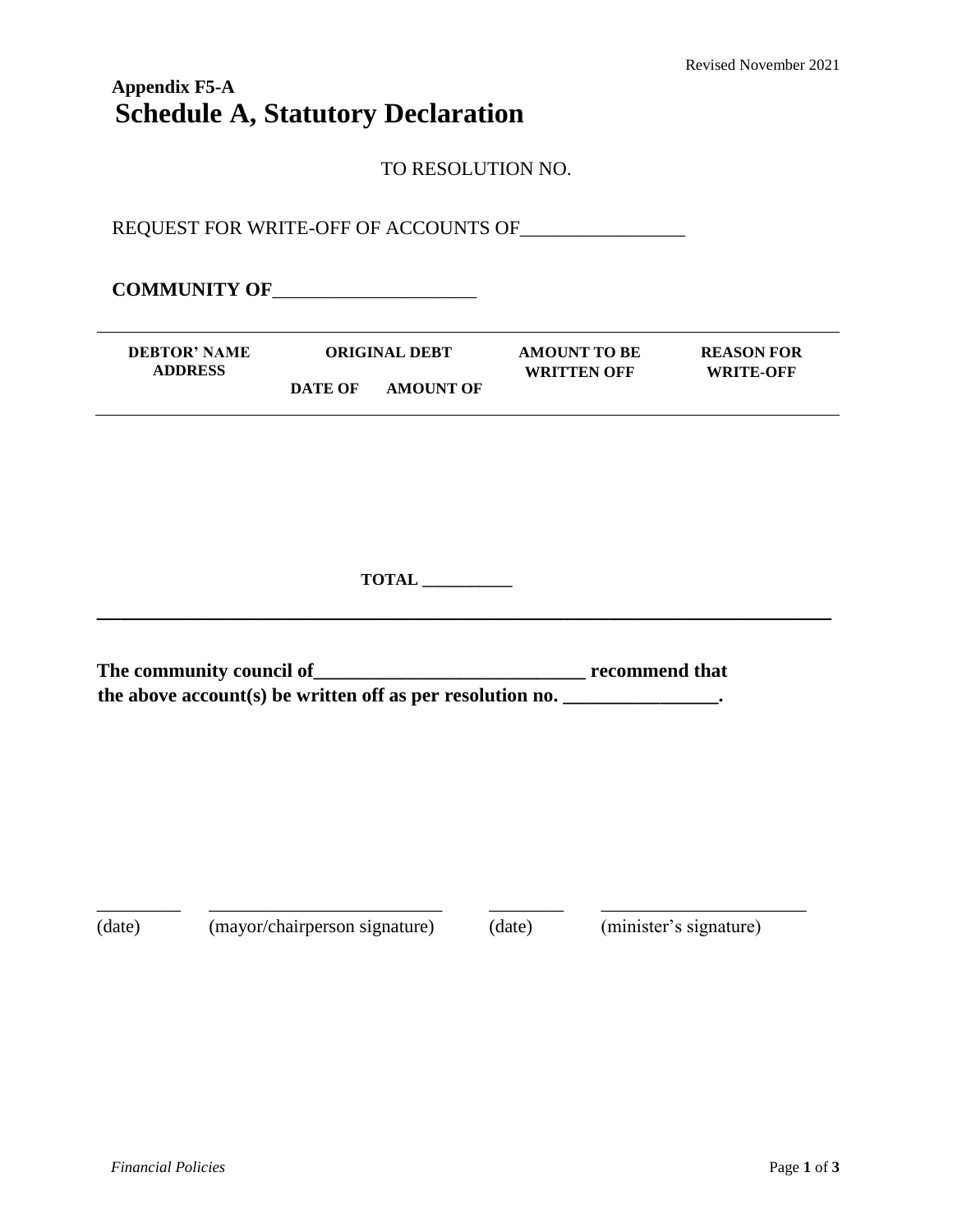#### **Part 2 of Schedule A**

The following list of reasons for write-off codes are to be used in the accounts receivable log system as well as in Schedule A of the listing described in this procedure.

## CODE REASON

| $\mathbf{1}$   | Debtors who have died leaving no known estate.                                                                                                                                                                            |
|----------------|---------------------------------------------------------------------------------------------------------------------------------------------------------------------------------------------------------------------------|
| $\overline{2}$ | Debtors who cannot be located.                                                                                                                                                                                            |
| 3              | Debtors who are indigent (Employment and Income Assistance).                                                                                                                                                              |
| $\overline{4}$ | Debts where, in the view of the creditor department, further expense to collect is<br>not justified in relation to the amount of the debt and the possibility of collection.                                              |
| 5              | Debts where the Attorney General has indicated that the amount involved does<br>not warrant the prospective costs of action to collect.                                                                                   |
| 6              | Debts where the liability has not been admitted by the debtor and where the<br>success of proceedings is unlikely.                                                                                                        |
| 7              | Debt where a corporation is inoperative and is without assets.                                                                                                                                                            |
| 8              | Debts which arose as a result of an administrative error through which the debtor<br>was not advised of the debt within a reasonable time and the demand payment<br>would be inequitable or cause hardship to the debtor. |

9 Other, explain.